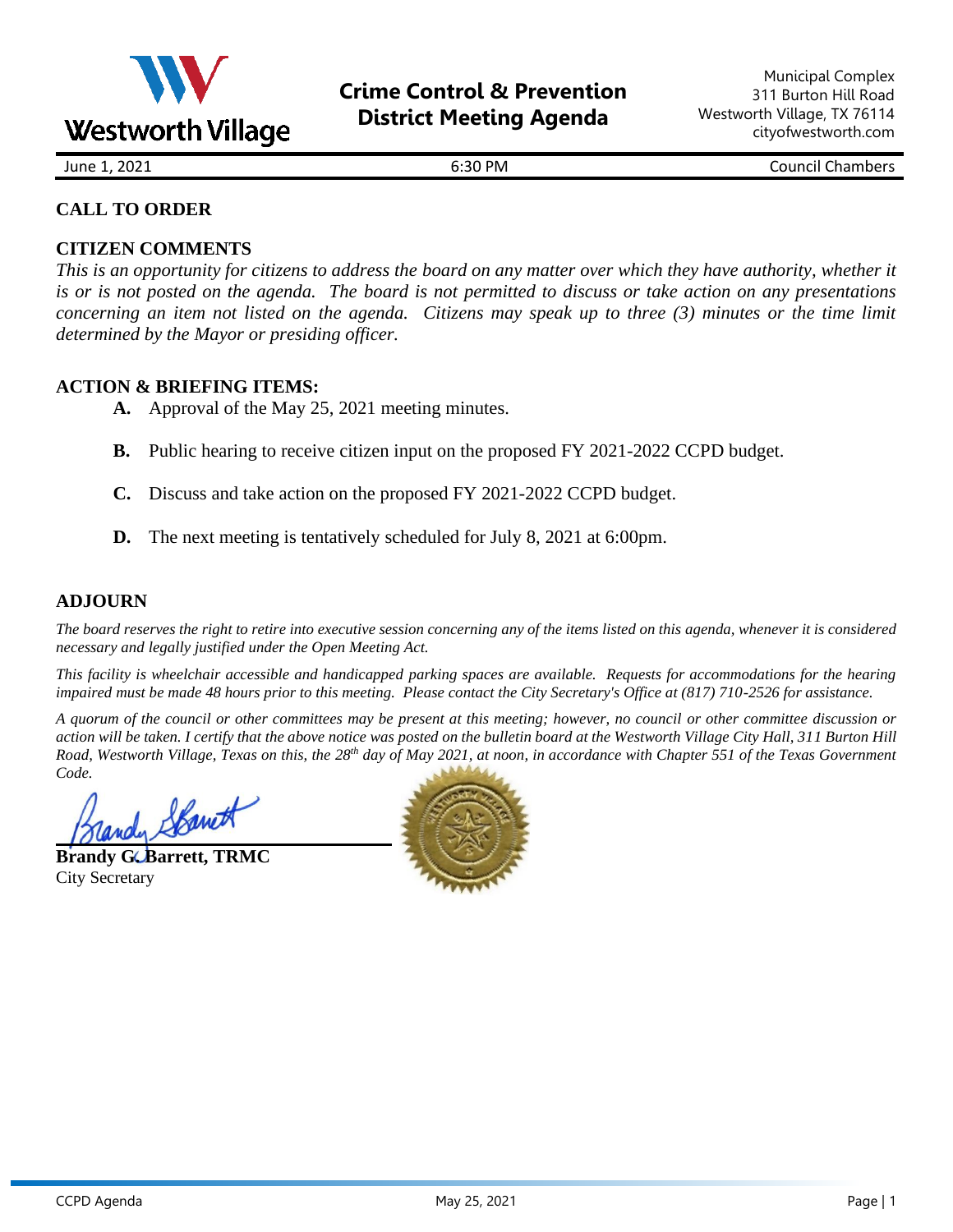

# **Crime Control and Prevention District Board Meeting Minutes**

Municipal Complex 311 Burton Hill Road Westworth Village, TX 76114 cityofwestworth.com

|                   | ~                     |                        |                         |
|-------------------|-----------------------|------------------------|-------------------------|
| May 25, 2021      |                       | 6:00 PM                | <b>Council Chambers</b> |
| <b>ATTENDEES:</b> | <b>Tiffany Aller</b>  | <b>Chair Member</b>    |                         |
|                   | Abraham Elizondo      | Member                 |                         |
|                   | Dani Briones          | Member                 |                         |
|                   | Tony Yeager           | Member                 |                         |
|                   | <b>Tiffany Aller</b>  | Member                 |                         |
|                   | Elisa Greubel         | <b>Board Secretary</b> |                         |
|                   | <b>Kevin Reaves</b>   | Police Chief           |                         |
|                   | Mike Murray           | City Administrator     |                         |
|                   | L. Kelly Jones        | Mayor                  |                         |
|                   | <b>Brandy Barrett</b> | <b>City Secretary</b>  |                         |
| <b>ABSENT:</b>    | J.D. Ambrose          | Member                 |                         |
|                   | Jo Ann Rowls          | Member                 |                         |
|                   |                       |                        |                         |

**CALLED TO ORDER:** The meeting was called to order at 6:00pm by Tiffany Aller.

### **Citizen Comments:**

There were no citizen comments.

### **ACTION ITEMS:**

**A.** Approval of the April 27, 2021 meeting minutes.. **MOTION to approve the April 27, 2021 meeting minutes.** • **MADE BY:** Abe Elizondo. **SECOND:** Dani Briones. **DISCUSSION Motion passed vote of 4 Ayes, 0 Nays**

- **B.** Discuss the proposed FY 2021-2022 CCPD budget. *(On June 1st a Public Hearing will be held prior to the CCPD Board taking action on the proposed budget.)*
	- Mike Murray and Chief Reaves presented the proposed CCPD budget and answered questions from the board.

**C.** The next meeting is scheduled for June 1st.

#### **ADJOURNED at 6:19pm.**

**MINUTES APPROVED on this day, the 1 st day of June 2021.**

**Tiffany Aller, President**

**ATTESTED TO BY:**

**Elisa Greubel,** CCPD Board Secretary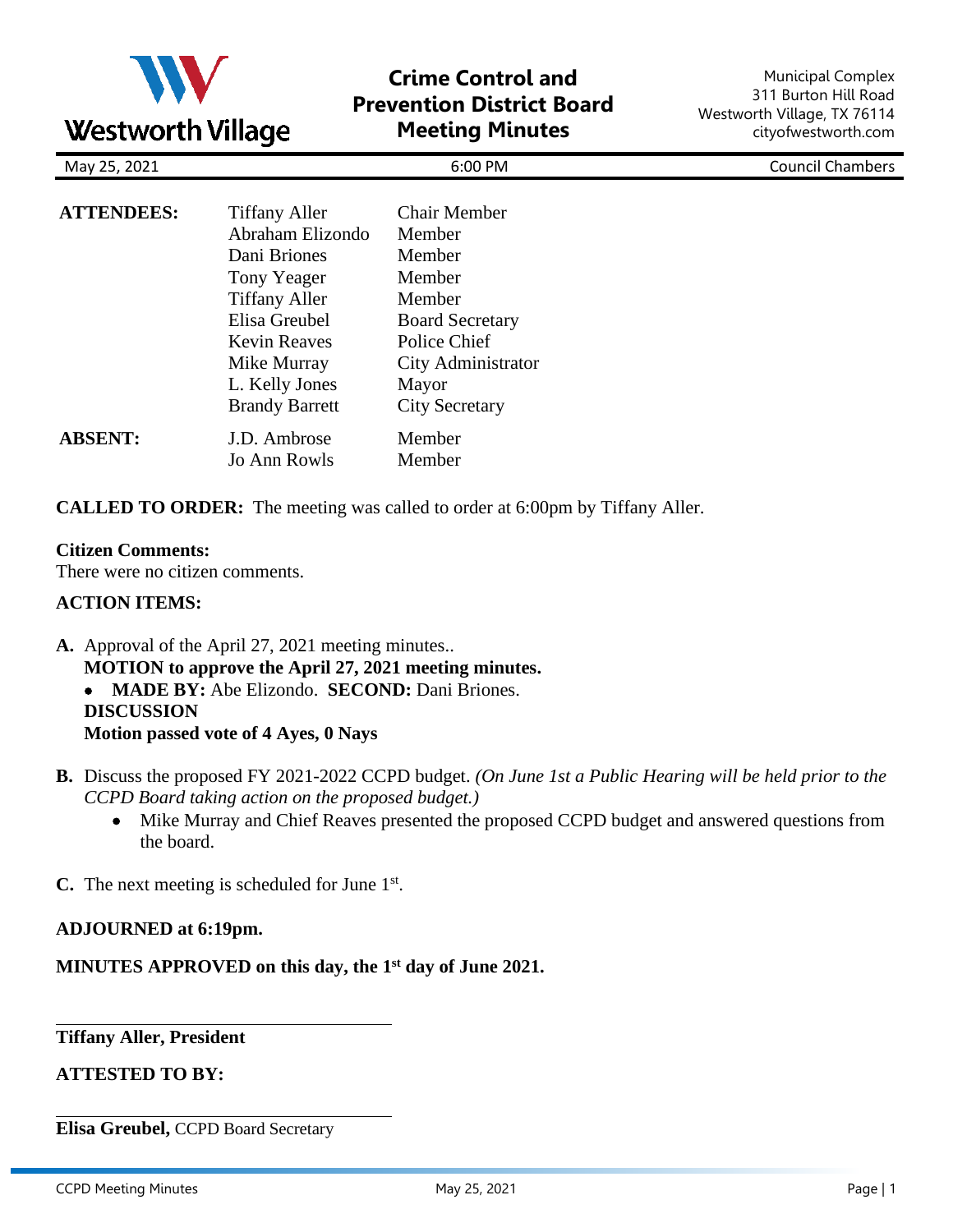

**CCPD Staff Report**

Municipal Complex 311 Burton Hill Road Westworth Village, TX 76114 cityofwestworth.com

June 1, 2021 6:30 PM Council Chambers

# **CRIME CONTROL & PREVENTION DISTRICT FUND:**

The Crime Control and Prevention District is funded by a ½ cent sales tax. The sales tax is authorized by a vote of the citizens every 20 years. It is currently scheduled to expire on September 30, 2024 and must be placed on the ballot for re-authorization. Expenses are restricted and typically fund five full-time police positions, purchase of police vehicles, uniforms, community relations activities, and various equipment maintenance contracts. Payroll includes a 3% cost of living adjustment, 12.49% TMRS rate, and \$725/month city paid insurance benefit.

# **Staff Recommendation:**

Discuss and consider the budget for adoption and approval. Following the Public Hearing and adoption of the budget, recommend to the City Council for final approval.

# **Prior Action:**

CCPD Meeting May 25,2021

# **Background Information/Analysis:**

The proposed 2022 CCPD Budget revenues are proposed to exceed expenses by \$36,696. The excess funds will be placed into CCPD reserves.

- Revenues are expected to increase from the 2021 budgeted figures by 14% due to conservative budgeting last year necessitated by the uncertainties from COVID. FY 2022 revenues are projected based on the anticipated FY 2021 CCPD Sales Tax revenues with no additional increase from that FY 2021 projection. Total FY 2022 CCPD Revenues are \$648,021. An anticipated excess of revenue totaling \$34,696 will be placed in reserve.
- Budgeted expenses for FY 2022 are \$613,325, an increase of 7.6% which reflects a slightly relaxed concern about the economic impacts of COVID yet remains realistic and well below projected revenue.
- A city-wide cost of living increase of 3% is factored into payroll.
- CCPD funds 5 full time Police positions.
- Funding is included for a new police unit, sponsorship of the community events and luncheons, and yearly software contracts.

Mike Murray North Communication of the Murray Kevin Reaves Alternative Brandy Barrett, TRMC City Administrator **City Administrator** Police Chief Chief City Secretary 817-710-2517 817-710-2530 817-710-2526 [mmurray@cityofwestworth.com](mailto:mmurray@cityofwestworth.com) [kreaves@cityofwestworth.com](mailto:kreaves@cityofwestworth.com) [bbarrett@cityofwestworth.com](mailto:bbarrett@cityofwestworth.com)

# **Staff Contacts:**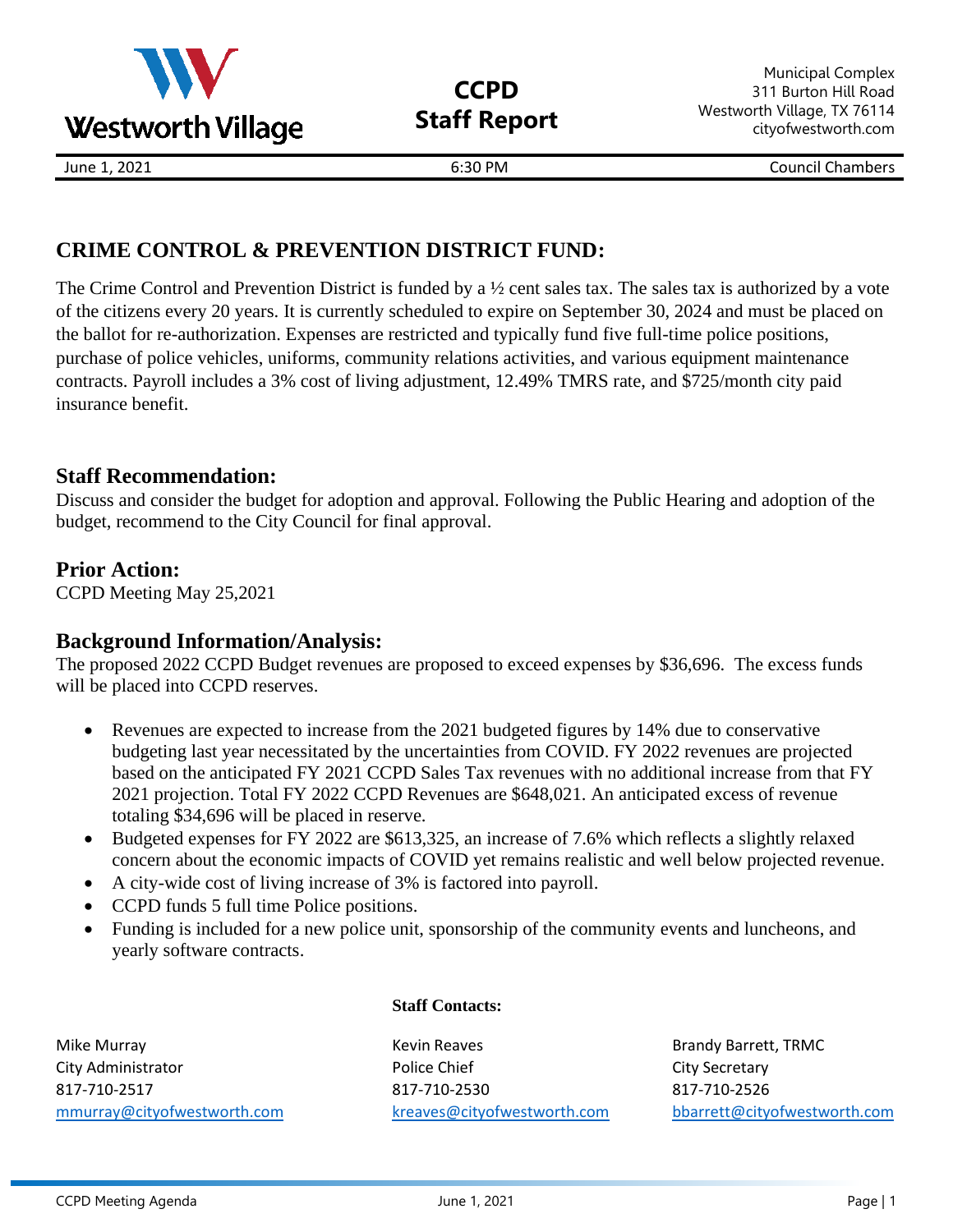|                             | CITY OF WESTWORTH VILLAGE<br><b>FY 2021-2022 CCPD BUDGET</b> |                       |     |                |    |                           |    |                     |     |                          |    |                                   |
|-----------------------------|--------------------------------------------------------------|-----------------------|-----|----------------|----|---------------------------|----|---------------------|-----|--------------------------|----|-----------------------------------|
|                             |                                                              |                       |     |                |    |                           |    |                     |     |                          |    |                                   |
|                             |                                                              | <b>Actual</b><br>2019 |     | Actual<br>2020 |    | Adopted<br>2021           |    | <b>YTD</b><br>April |     | 2021                     |    | <b>Projected Proposed</b><br>2022 |
| <b>CCPD Fund Revenue</b>    |                                                              |                       |     |                |    |                           |    |                     |     |                          |    |                                   |
| Revenue                     | \$                                                           | 592,518               | S.  | 606,009        | S. | 570,000                   | Ś  | 431,999             |     | \$647,996                | \$ | 647,996                           |
| Misc & Addit'nal Rev        | \$                                                           | 6                     | \$  | 6              | \$ |                           |    |                     | \$  |                          | \$ | 2,025                             |
| <b>Total Revenue</b>        | \$                                                           | 592,524               | Ŝ.  | 606,015        | Ŝ. | 570,000                   | Ś. | 431,999             |     | \$647,996                | Ś  | 650,021                           |
|                             |                                                              |                       |     |                |    |                           |    |                     |     |                          |    |                                   |
|                             |                                                              |                       |     |                |    | <b>CCPD Fund Expenses</b> |    |                     |     |                          |    |                                   |
| <b>Payroll</b>              | \$                                                           | 467,431               | \$. | 418,524        | \$ | 416,967                   | \$ | 320,367             |     | \$426,880                | \$ | 449,299                           |
| <b>Equipment</b>            |                                                              | 1,481                 | S   | 63,308         | S. | 53,000                    | Ś  | 58,240              | \$. | 58,240                   | S  | 63,400                            |
| <b>Professional Service</b> | \$                                                           | 10,000                | S   | 10,000         | S. | 10,000                    | \$ | -                   | \$  | 10,000                   | S  | 10,000                            |
| <b>Misc</b>                 |                                                              | 22,617                | S   | 23,242         | S. | 26,000                    | \$ | 13,690              | \$. | 18,402                   | S  | 25,000                            |
| <b>Capital Expense</b>      |                                                              | 418                   | Ŝ.  |                |    | -                         | Ś  |                     | Ś   | $\overline{\phantom{a}}$ | Ś  |                                   |
| <b>Information Tech</b>     |                                                              | 59,126                | S   | 61,264         | \$ | 64,126                    | \$ | 56,505              | \$  | 61,735                   | \$ | 65,626                            |
| <b>Total CCPD Expense</b>   | \$                                                           | 561,073               | \$  | 576,337        | \$ | 570,093                   | \$ | 448,802             |     | \$575,257                | \$ | 613,325                           |

**I**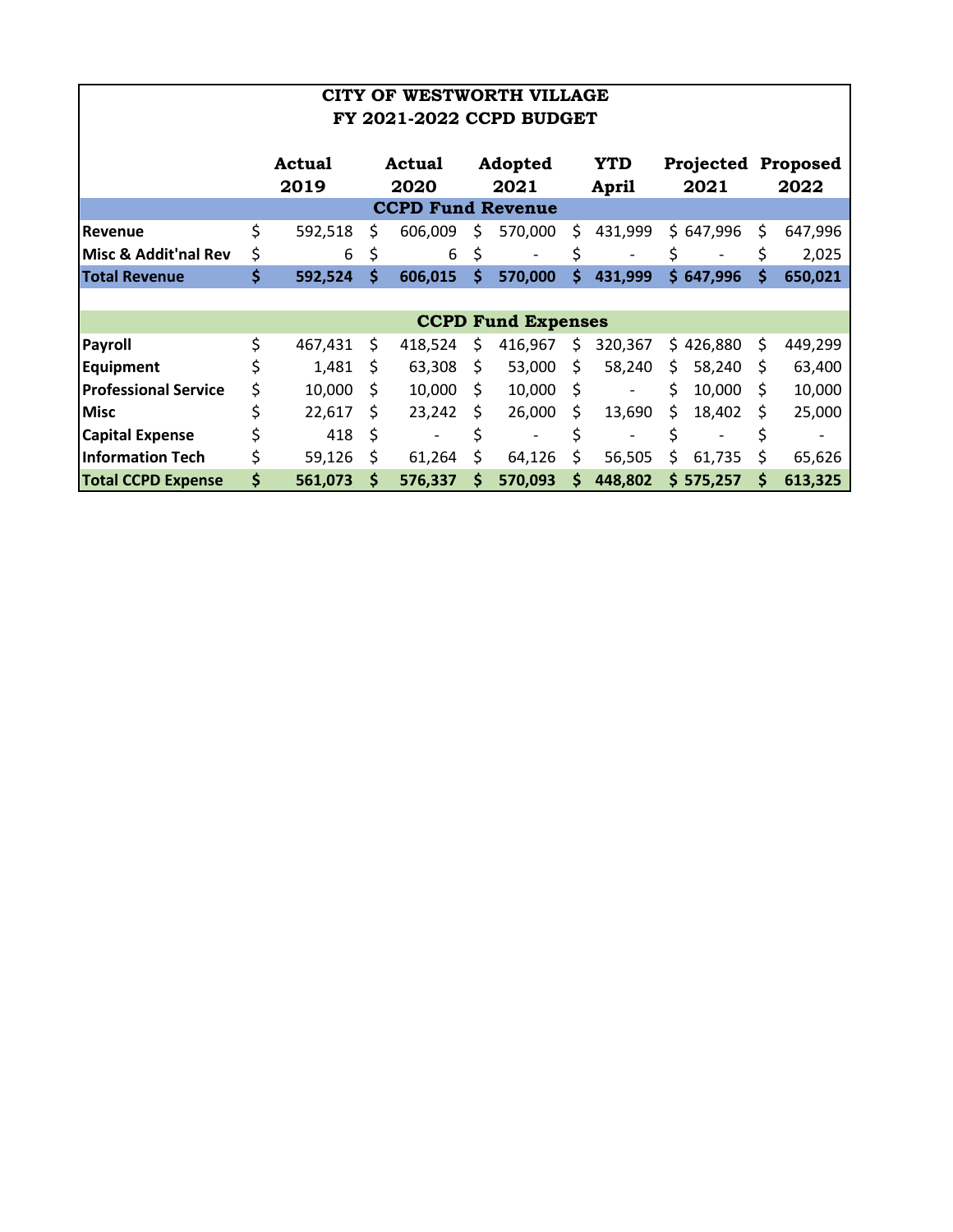|                                                     |                                    |     | <b>CITY OF WESTWORTH VILLAGE</b> |         |                               |                     |                                  |                |                            |                |                     |         |                         |
|-----------------------------------------------------|------------------------------------|-----|----------------------------------|---------|-------------------------------|---------------------|----------------------------------|----------------|----------------------------|----------------|---------------------|---------|-------------------------|
|                                                     |                                    |     |                                  |         | FY 2021-2022 CCPD BUDGET      |                     |                                  |                |                            |                |                     |         |                         |
|                                                     |                                    |     |                                  |         |                               |                     |                                  |                |                            |                |                     |         |                         |
| <b>ACCT</b>                                         |                                    |     | <b>Actual</b><br>2019            |         | <b>Actual</b><br>2020         |                     | Adopted<br>2021                  |                | <b>YTD</b><br><b>April</b> |                | Projected<br>2021   |         | <b>Proposed</b><br>2022 |
| <b>Crime Control</b>                                |                                    |     |                                  |         | <b>Crime Control Revenue</b>  |                     |                                  |                |                            |                |                     |         |                         |
|                                                     |                                    |     |                                  |         |                               |                     |                                  |                |                            |                |                     |         |                         |
|                                                     | <b>Revenue</b>                     |     |                                  |         |                               |                     |                                  |                |                            |                |                     |         |                         |
|                                                     | 03-500-520010 CCPD Sales Tax       |     | $$592,518$ $$606,010$ \$         |         |                               |                     | 570,000                          |                | \$431,999                  |                | \$647,996           |         | \$647,996               |
|                                                     |                                    |     |                                  |         |                               |                     |                                  |                |                            |                |                     |         |                         |
|                                                     | <b>Total Revenue</b>               |     |                                  |         |                               |                     | $$592,518$ $$606,010$ $$570,000$ |                | \$431,999                  |                | \$647,996           |         | \$647,996               |
|                                                     | <b>Additional Revenue</b>          |     |                                  |         |                               |                     |                                  |                |                            |                |                     |         |                         |
| 03-500-525003 Texpool Int                           |                                    | \$  | 6                                | - \$    | 6                             | $\zeta$             |                                  | $\varsigma$    |                            | \$             |                     | \$      | 25                      |
|                                                     |                                    |     |                                  |         |                               |                     |                                  |                |                            |                |                     |         |                         |
|                                                     | <b>Total Add. Rev</b>              | \$  | 6                                | $\zeta$ | 6                             | \$                  |                                  | \$             |                            | \$             |                     | \$      | 25                      |
|                                                     |                                    |     |                                  |         |                               |                     |                                  |                |                            |                |                     |         |                         |
|                                                     | <b>Miscellaneous Revenue</b>       |     |                                  |         |                               |                     |                                  |                |                            |                |                     |         |                         |
| 03-500-565001 Misc Rev STEP                         |                                    | \$  | 2,472                            | \$.     | 4,406                         | \$                  |                                  | \$             | 693                        | $\zeta$        | 1,039               | $\zeta$ | 2,000                   |
|                                                     |                                    |     |                                  |         |                               |                     |                                  |                |                            |                |                     |         |                         |
|                                                     | <b>Total Misc. Rev</b>             | \$  |                                  | \$      |                               | \$                  |                                  | \$             |                            | \$             |                     | \$      | 2,000                   |
| <b>Total Crime Control Revenue</b>                  |                                    |     | \$592,524                        |         | \$606,015                     | $\mathsf{S}$        | 570,000                          |                | \$431,999                  |                | \$647,996           |         | \$650,021               |
|                                                     |                                    |     |                                  |         |                               |                     |                                  |                |                            |                |                     |         |                         |
|                                                     |                                    |     |                                  |         | <b>Crime Control Expenses</b> |                     |                                  |                |                            |                |                     |         |                         |
|                                                     |                                    |     |                                  |         |                               |                     |                                  |                |                            |                |                     |         |                         |
|                                                     | Payroll                            |     |                                  |         |                               |                     |                                  |                |                            |                |                     |         |                         |
| 03-630-610001 Salaries<br>03-630-610002 TMRS Retire |                                    | \$  | \$304,024<br>44,145              |         | \$282,857<br>\$38,480         | \$<br>\$            | 272,602<br>38,632                | \$             | \$217,548<br>29,692        | \$             | \$288,958<br>39,949 | \$      | \$296,802<br>43,339     |
|                                                     | 03-630-610003 Workers Comp         | \$  | 8,966                            | $\zeta$ | 8,005                         | \$                  | 9,014                            | $\zeta$        | 8,867                      | \$             | 9,554               | \$      | 9,716                   |
|                                                     | 03-630-610004 Unemployement (\$    |     | 971                              | \$      | 45                            | \$                  | 720                              | \$             | 864                        | \$             | 972                 | \$      | 720                     |
|                                                     | 03-630-610005 Group Health Insu \$ |     | 49,653                           |         | \$48,222                      | \$                  | 42,000                           | \$             | 34,777                     | \$             | 44,520              | \$      | 43,500                  |
| 03-630-610006 Medicare                              |                                    | \$  | 4,971                            | \$      | 4,295                         | \$                  | 4,668                            | \$             | 3,203                      | \$             | 4,804               | \$      | 5,031                   |
| 03-630-610008 Overtime Pay                          |                                    | \$  | 35,291                           |         | \$13,814                      | $\ddot{\bm{\zeta}}$ | 15,727                           | \$             | 12,847                     | \$.            | 19,270              | \$      | 16,571                  |
|                                                     | 03-630-610009 Cell Phone Allowa \$ |     | 2,345                            |         | \$2,275                       | - \$                | 2,220                            | \$             | 1,680                      | \$             | 2,520               | \$      | 2,220                   |
|                                                     | 03-630-610011 Certification Pay    | \$. | 17,061                           |         | \$16,122                      | \$.                 | 20,400                           | $\varsigma$    | 10,196                     | \$.            | 15,294              | \$      | 29,400                  |
| 03-630-610015 Step Pay                              |                                    | \$  | 2,472                            | \$      | 4,406                         | -\$                 | 10,984                           | $\zeta$        | 693                        | \$             | 1,039               | \$      | 2,000                   |
|                                                     |                                    |     |                                  |         |                               |                     |                                  |                |                            |                |                     |         |                         |
|                                                     | <b>Total Payroll</b>               |     | \$467,431                        |         | $$418,523$ \$                 |                     | 416,967                          |                | \$320,367                  |                | \$426,880           |         | \$449,299               |
|                                                     | <b>Equipment</b>                   |     |                                  |         |                               |                     |                                  |                |                            |                |                     |         |                         |
|                                                     | 03-630-625046 Technology Repla \$  |     | 1,481                            |         | $$1,500$ \$                   |                     |                                  | \$             |                            | \$             |                     | \$      | 5,400                   |
| 03-630-625049 Police Vehicle                        |                                    | \$  |                                  |         | \$61,807                      | \$                  | 53,000                           | $\zeta$        | 58,240                     | $\zeta$        | 58,240              | \$      | 58,000                  |
|                                                     |                                    |     |                                  |         |                               |                     |                                  |                |                            |                |                     |         |                         |
|                                                     | <b>Total Equipm'nt</b>             | \$. | 1,481                            |         | \$63,308\$                    |                     | 53,000                           | $\mathfrak{S}$ | 58,240                     | $\mathsf{S}^-$ | 58,240              | \$      | 63,400                  |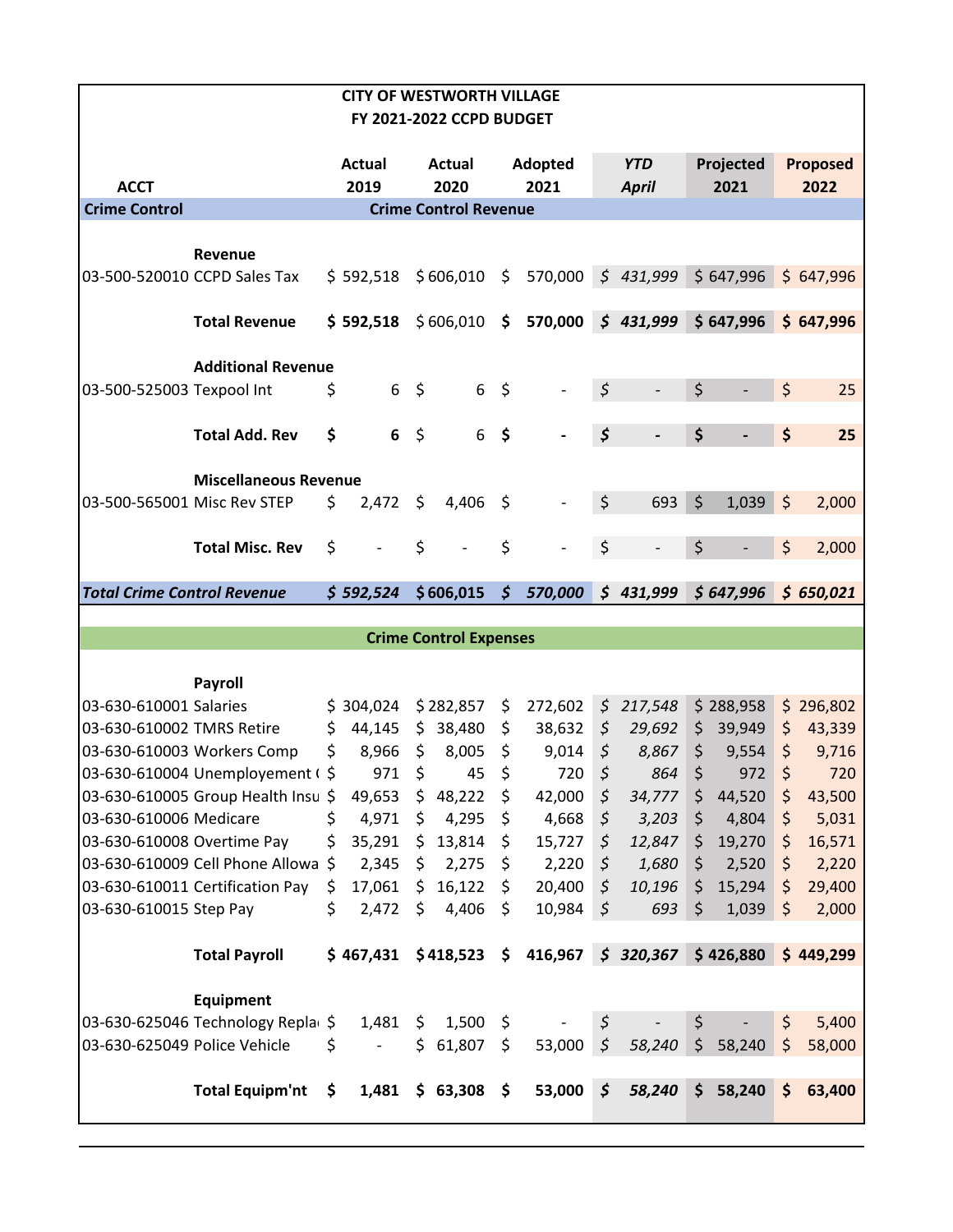|                                     | <b>Professional Services</b>                   |      |                   |    |           |              |               |                      |               |                    |           |              |           |
|-------------------------------------|------------------------------------------------|------|-------------------|----|-----------|--------------|---------------|----------------------|---------------|--------------------|-----------|--------------|-----------|
|                                     | 03-630-630014 Admin Services                   | \$   | 10,000            | \$ | 10,000    | \$           | $10,000 \leq$ |                      |               | \$                 | 10,000    | \$           | 10,000    |
|                                     | <b>Total Prof. Serv.</b>                       | \$   | 10,000            |    | \$10,000  | \$           | $10,000 \leq$ |                      |               | \$                 | 10,000    | Ś            | 10,000    |
|                                     |                                                |      |                   |    |           |              |               |                      |               |                    |           |              |           |
|                                     |                                                |      |                   |    |           |              |               |                      |               |                    |           |              |           |
|                                     | <b>Miscellaneous</b>                           |      |                   |    |           |              |               |                      |               |                    |           |              |           |
| 03-630-635008                       | Uniforms                                       | \$   | 4,667             | \$ | 8,909     | \$           | 7,000         | \$                   | 1,313         | \$                 | 1,969     | \$           | 7,000     |
|                                     | 03-630-635103 Comm. Relations                  | - \$ | 12,022            | \$ | 8,681     | \$           | 13,000        | \$                   | 10,088        | $\zeta$            | 13,000    | \$           | 13,000    |
|                                     | 03-630635123 Serv Fee (Data car \$             |      | 5,926             | Ŝ. | 5,650     | \$           | 6,000         | \$                   | 2,289         | $\mathsf{\hat{S}}$ | 3,433     | \$           | 5,000     |
|                                     |                                                |      |                   |    |           |              |               |                      |               |                    |           |              |           |
|                                     | <b>Total Misc</b>                              | \$   | 22,615            |    | \$23,241  | \$           | $26,000$ \$   |                      | 13,690        | \$                 | 18,402    | Ś            | 25,000    |
|                                     | <b>Capital Expense</b>                         |      |                   |    |           |              |               |                      |               |                    |           |              |           |
|                                     | 03-630-650028 Weapon Cleaning \$               |      | $418 \quad $5$    |    |           | \$           |               | \$                   |               | \$                 |           | \$           |           |
|                                     |                                                |      |                   |    |           |              |               |                      |               |                    |           |              |           |
|                                     | Total Cap. Expen. \$                           |      | 418 $\frac{1}{2}$ |    |           | \$           |               | \$                   |               | \$                 |           | \$           |           |
|                                     | <b>Information Technology</b>                  |      |                   |    |           |              |               |                      |               |                    |           |              |           |
|                                     | 03-630-660004 Third Party Provid \$            |      | 7,316             |    | \$9,226   | \$           | 7,400         | $\zeta$              | 5,733         | $\mathsf{\hat{S}}$ | 8,348     | $\zeta$      | 7,400     |
|                                     | 03-630-660005 Maint Contracts                  | \$   | 51,809            | \$ | 52,037    | \$           | 56,726        | \$                   | 50,772        | \$                 | 53,387    | Ś            | 58,226    |
|                                     |                                                |      |                   |    |           |              |               |                      |               |                    |           |              |           |
|                                     |                                                |      |                   |    |           |              |               |                      |               |                    |           |              |           |
|                                     | <b>Total Info. Tech</b>                        | \$   | 59,125            |    | \$61,263  | \$           | 64,126        | $\boldsymbol{\zeta}$ | 56,505        | \$                 | 61,735    | \$           | 65,626    |
| <b>Total Crime Control Expenses</b> |                                                |      | \$561,070         |    | \$576,337 | $\mathsf{S}$ | 570,093       |                      | \$448,802     |                    | \$575,257 |              | \$613,325 |
|                                     |                                                |      |                   |    |           |              |               |                      |               |                    |           |              |           |
|                                     | <b>Net Crime Control &amp; Prevention L \$</b> |      | 31,454            |    | \$29,678  | \$           | (93)          | $\boldsymbol{\zeta}$ | $(16,803)$ \$ |                    | 72,739    | $\mathsf{S}$ | 36,696    |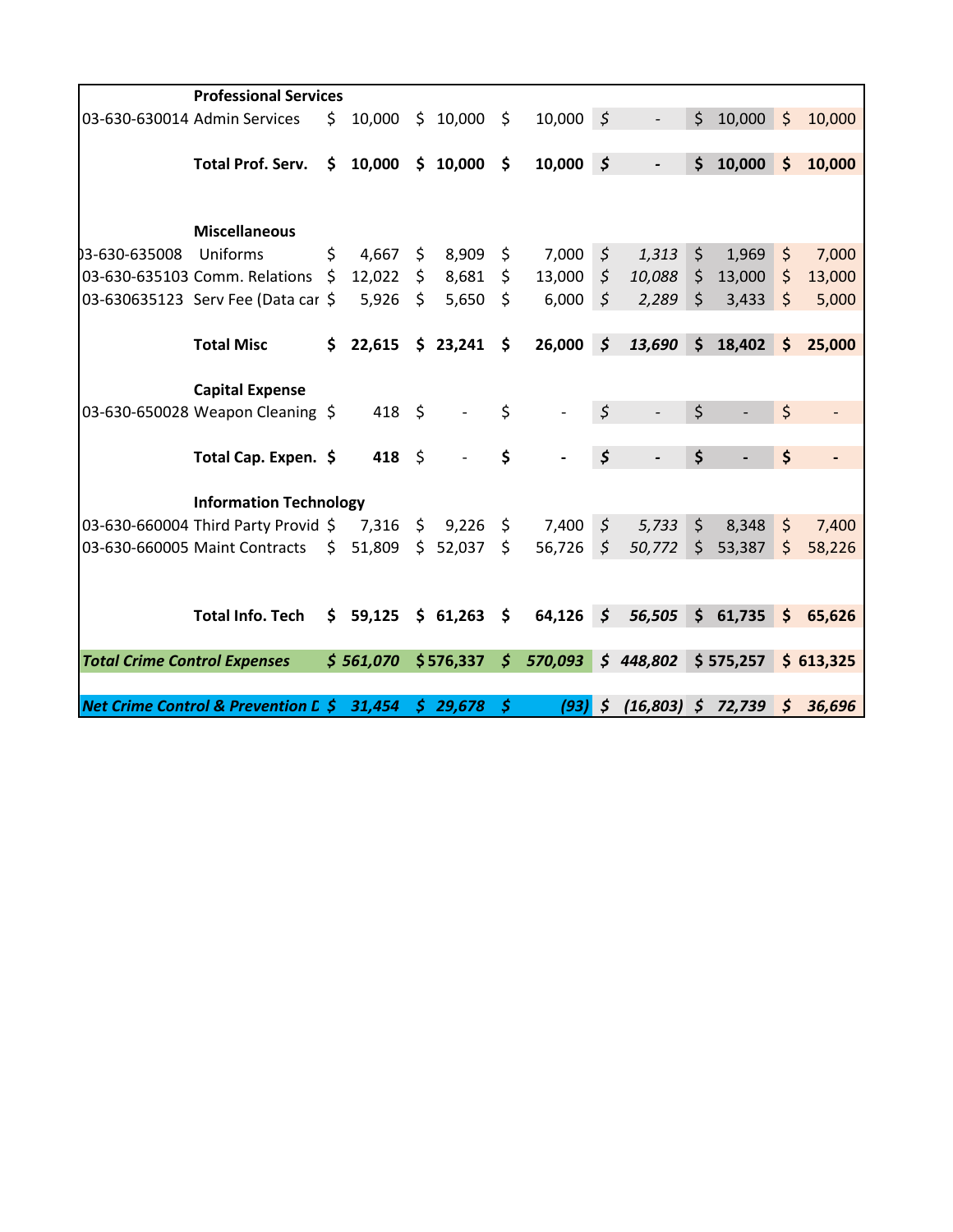

# **Crime Control and Prevention District Budget Proposal FY 21-22**

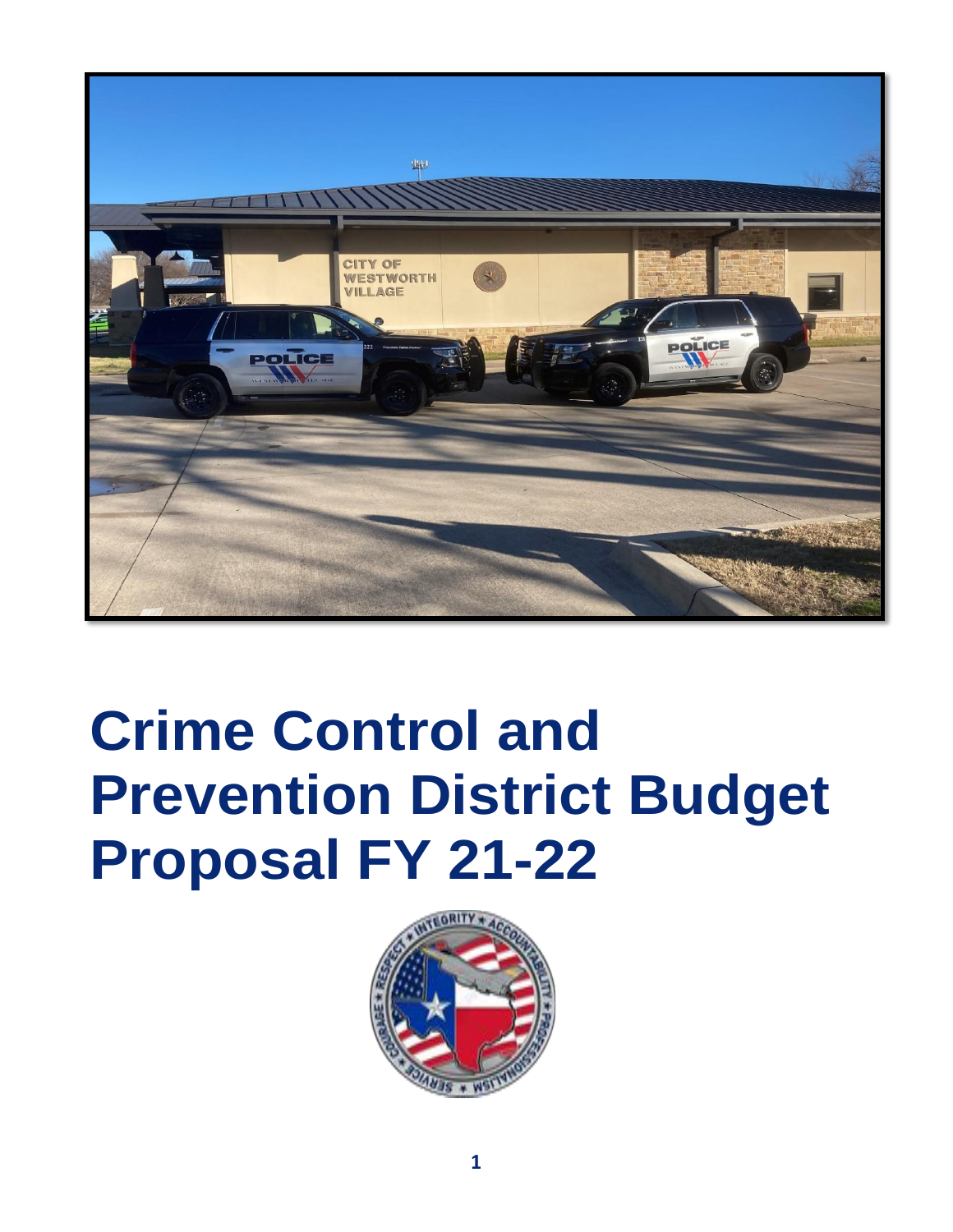# **Crime Control and Prevention District Fund**

Crime Control and Prevention District (CCPD) is funded by a ½ cent citizen authorized sales tax. The current sales tax is scheduled to expire on September 30<sup>th</sup>, 2024 and must be placed on the ballot for a reauthorization vote every 20 years.

The expenses in this fund are restricted and this account typically funds (5) five-full time police positions, a police vehicle purchase, uniforms, community related activities and various equipment maintenance contracts.

The CCPD budget is an integral part of the overall Police Department operating budget which is a goalbased budget. The goals for FY21-22 CCPD budget are part of the Police Departments General Fund Budget.

Payroll expenses includes a 3% cost of living adjustment for FY 21-22, 12% TMRS rate and \$725 /month city paid insurance benefit.

|                             | <b>Actual</b> | <b>Actual</b> | <b>Adopted</b> | <b>Projected</b> | <b>Proposed</b> |
|-----------------------------|---------------|---------------|----------------|------------------|-----------------|
|                             | 2019          | 2020          | 2021           | 2021             | 2022            |
| Revenue                     | \$592,518     | \$606,009     | \$570,000      | \$647,996        | \$647,996       |
| <b>Additional Revenue</b>   | \$6           | \$6           | 0              | O                | \$25            |
| <b>STEP Reimburse</b>       | \$2,472       | \$4,406       | 0              | \$1,039          | \$2,000         |
| <b>Total Revenue</b>        | \$594,996     | \$610,421     | \$570,000      | \$649,035        | \$650,021       |
|                             |               |               |                |                  |                 |
|                             |               |               |                |                  |                 |
| Payroll                     | \$467,431     | \$418,524     | \$416,967      | \$426,880        | \$449,299       |
| Equipment                   | \$1,481       | \$63,308      | \$53,000       | \$58,240         | \$63,400        |
| <b>Professional Service</b> | \$10,000      | \$10,000      | \$10,000       | \$10,000         | \$10,000        |
| Misc.                       | \$22,617      | \$23,242      | \$26,000       | \$18,402         | \$25,000        |
| <b>Capital Expense</b>      | \$418         |               |                |                  |                 |
| <b>Information Tech</b>     | \$59,126      | \$61,264      | \$64,126       | \$61,735         | \$65,626        |
| <b>Total Expenses</b>       | \$561,073     | \$576,337     | \$570,093      | \$575,257        | \$613,325       |

# **Crime Control and Prevention District Fund Overview**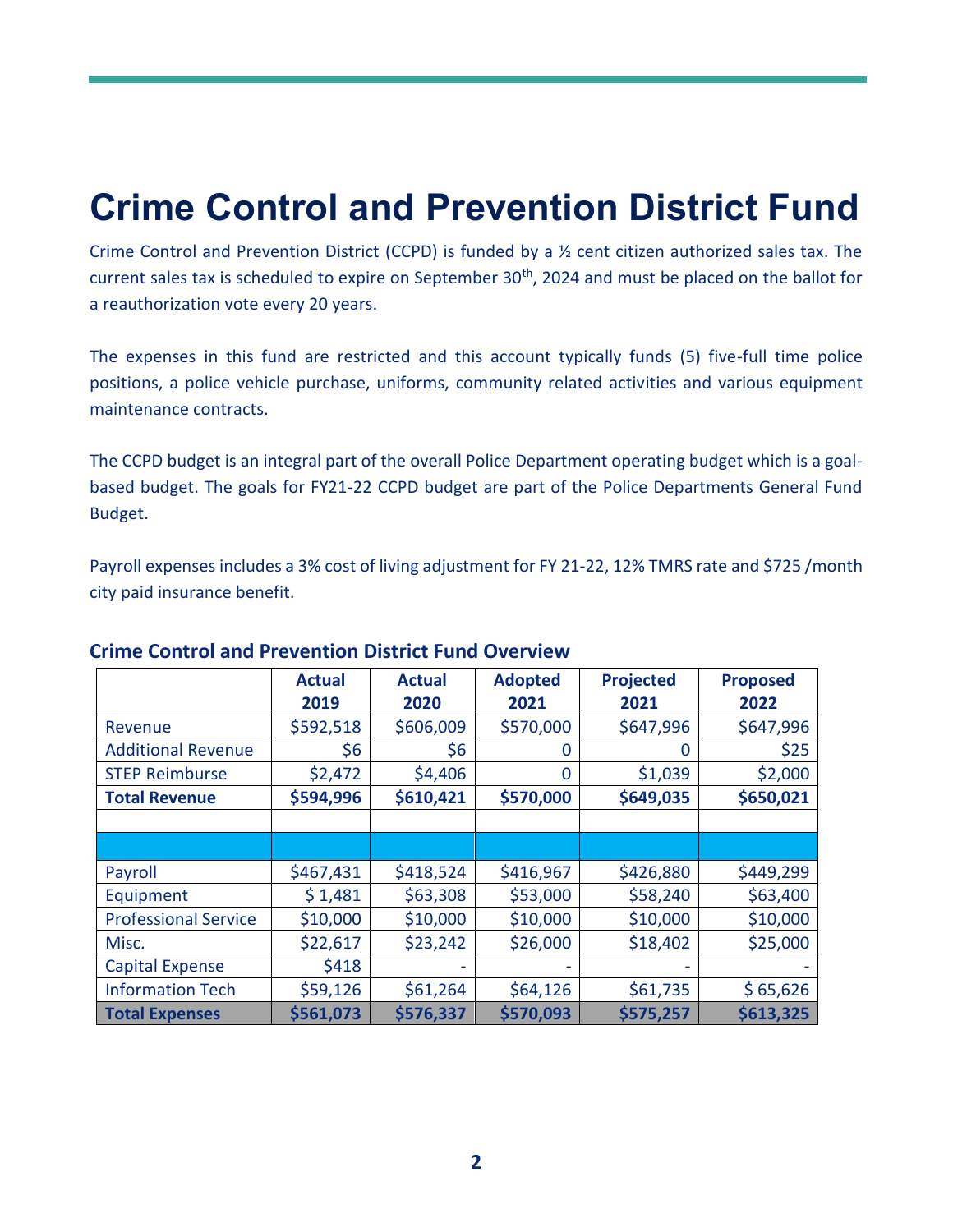| <b>PAYROLL EXPENSE</b> |                          | <b>FY 20-21</b> | <b>Proposed FY 21-22</b> | <b>Increase</b>   |
|------------------------|--------------------------|-----------------|--------------------------|-------------------|
| 03-630-610001          | <b>Salaries</b>          | \$272,958       | \$296,227                | \$23,269          |
| 03-630-610002          | <b>TMRS</b>              | \$38,679        | \$43,339                 | \$4,660           |
| 03-630-610003          | <b>Workers Comp</b>      | \$9,025         | \$9,716                  | \$691             |
| 03-630-610004          | <b>Unemployment</b>      | \$720           | \$720                    | <b>CONTRACTOR</b> |
| 03-630-610005          | <b>Health Insurance</b>  | \$40,500        | \$43,500                 | \$3,000           |
| 03-630-610006          | <b>Medicare</b>          | \$4,674         | \$5,031                  | \$357             |
| 03-630-610008          | <b>Overtime (CCPD)</b>   | \$15,748        | \$16,571                 | \$823             |
| 03-630-610009          | <b>Cell Phone</b>        | \$2,220         | \$2,220                  |                   |
| 03-630-610011          | <b>Certification Pay</b> | \$20,400        | \$29,400                 | \$9,000           |
| 03-630-610012          | <b>STEP Pay</b>          | \$10,998        | \$2,000                  | $-$ \$8,998       |

The current projected FY 2021-22 includes 5 officers at an average salary of \$53,056. The proposed budget includes 5 officers at an average salary of \$57,445.4. The FY 2021-2022 budget includes funds for a 3% (\$9,045) pay increase and salary adjustment. The reminder of the increase is on the fringe benefits. The increase in these accounts is based upon the salary increases. The proposed total payroll portion for the FY21-22 CCPD budget is \$449.299.

| <b>Equipment Expense</b> |                                        | <b>FY20-21</b> | <b>FY21-22</b> | <b>Increase</b> |
|--------------------------|----------------------------------------|----------------|----------------|-----------------|
|                          | 03-630-625046   Technology Replacement |                | 5,400          | $5,400*$        |
| $03-630-625045$ Tasers   |                                        |                |                |                 |
| 03-630-635008   Uniforms |                                        | 7,000          | 7,000          |                 |
| $03 - 630 - 650028$      | <b>Weapons Cleaning Sys.</b>           |                |                |                 |

The CCPD budget proposal for the FY-21-22 reflects a new line item labeled as Technology Replacement. The account # will be 03-630-625046. This line item will be an ongoing line item to replace aging police technology such as the police handheld and vehicle radio systems. The Police Departments radios are reaching the end of life and replacement parts are no longer available for our existing models. Additionally, the police radio systems will be upgraded to encrypted communications at an undetermined date. The existing radios are not designed for the newer encryption technology. Currently, the plan is to purchase two radios per year at a cost of approx. 5,400 per year until all of radios have been upgraded.

| <b>Community Relations</b> |                                     | <b>FY20-21</b> | $FY$ 21-22 | <b>Increase</b> |
|----------------------------|-------------------------------------|----------------|------------|-----------------|
|                            | 03-630-635103   Community Relations | 13,000         | 13,000     |                 |
|                            |                                     |                |            |                 |

In FY2020-21, there was a limited opportunity for Community Events due to the Covid 19 Pandemic. However, the Departemnt hosted a Christmas in the Village event as well as a citywide picnic at the beginning of the Fiscal Year.